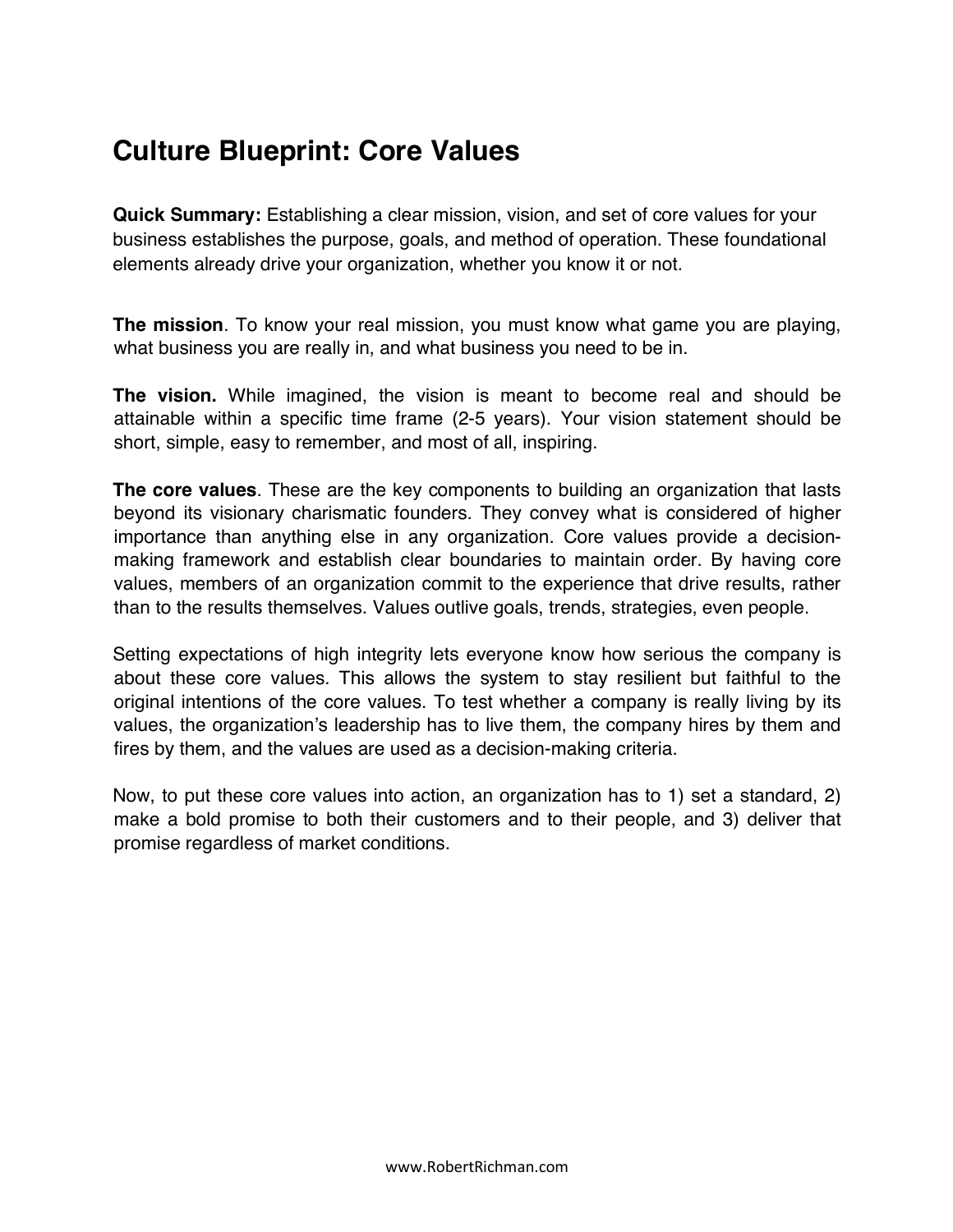## **Types of values:**

The following are the types of values used in both working with companies on their values and in analyzing the values of very successful companies:

- 1. **Key Differentiator Values** distinguish one company from the other, and also help them lead the field.
- 2. **Supporting Values** are supportive of the vision and the key differentiator
- 3. **Experience Values** guide what kind of experience a company would like to have, regardless of the state of the business.
- 4. **Über Values** must be present for the other values to work. They include integrity, willingness, and relevance.
- 5. **Defensive Values.** Are included to be proactive against potential threats to the business.

Before creating core values, the following must be considered:

- $\cdot$  The causes of the value and the necessary beliefs
- $\div$  The consequences of the value
- $\div$  The evidence that the value is in action

Optimization in a culture is all about selecting the value that lead to other values. However, this comes with trade-offs. For example, a high-service organization requires a lot of energy as well as a very social and outgoing group. If you're shy and unsocial, you won't do well there.

Once those values are set, the resulting behaviors and actions create a positive feedback loop that further solidifies and reinforces the values.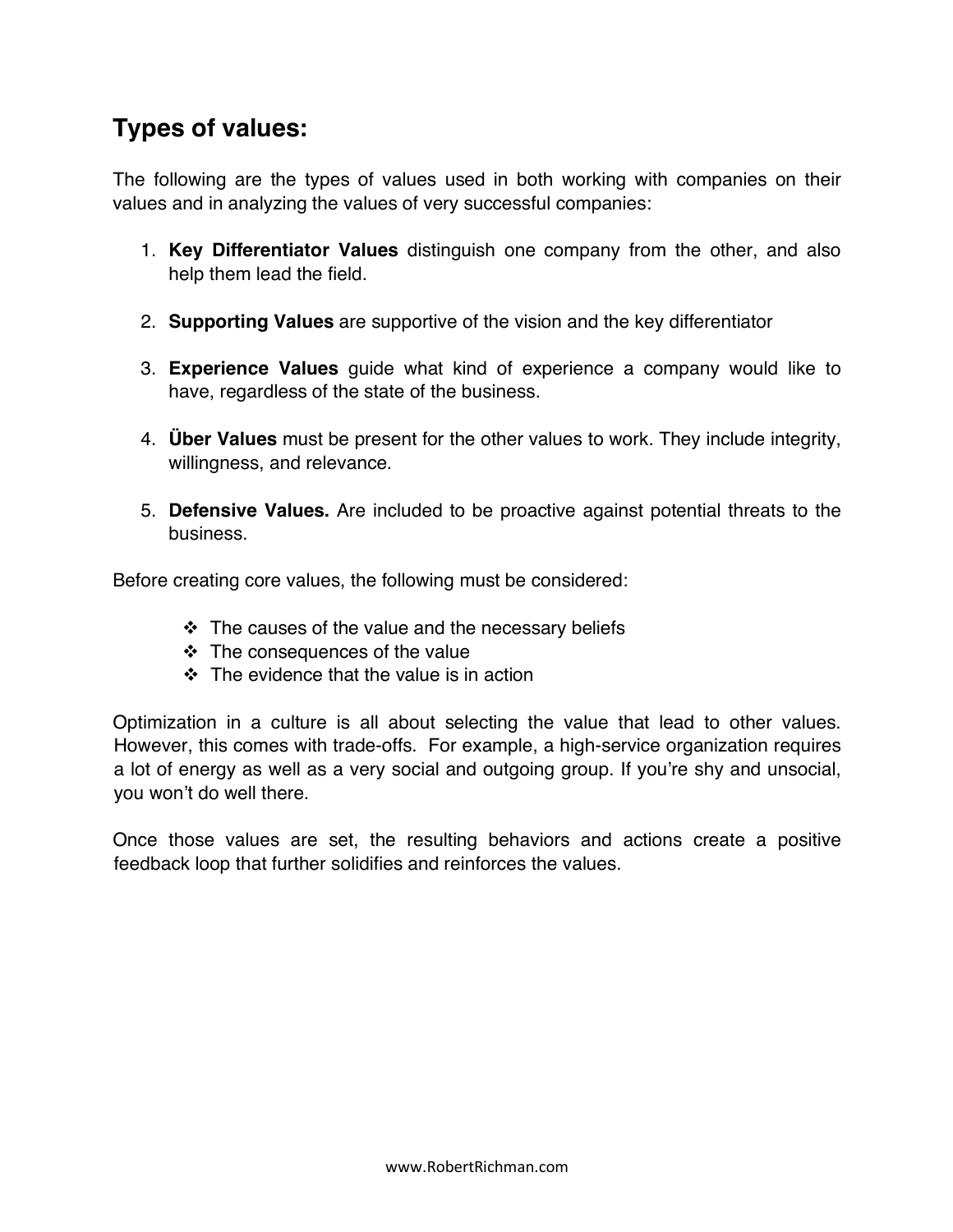## **The Core Value Discovery Formula:**

Now keep in mind that discovering and creating values is not something that gets done and wrapped up in a weekend. Why? Because you're going to commit to these values for life. (The Zappos core values have never changed.)

- 1. **Commit to running a core values-based company.** This first step is vital. This is the commitment to running the company to a standard that goes beyond goals, people, investors, and profits.
- 2. **Determine your personal values.** It can be surprisingly hard, but it's important to know what you, as a leader, consider most important. Your own core values do not have to be the same as the company's, but they must be in alignment.
- 3. **Determine key people's personal values.** Think about the people who fully embody the culture you desire. Think about the values they embody, and also ask them what they believe their values are.
- 4. **Combine the discovered values.** Notice the trends, see what words can be combined. Come up with a list of thirty or less.
- 5. **Test the values.** Ask managers to see if those values are in alignment with those of their best employees or ex-employees.
- 6. **Test your commitment.** Are you willing to hire and fire based on whether an employee fits these core values? Would you hire a culture non-fit for a shortterm gain?
- 7. **Send the list to the entire company and ask for feedback.** Please don't use a committee to make the final decision. Also remember, you can't make everyone happy, and that's a good thing. Think about what delivery method will be most impactful and persuasive, whether it is an email or a company-wide meeting.
- 8. **Change the list to uniquely worded values.** When creating unique values, try to make them statements instead of just single words (e.g., "Deliver WOW! Through Service" and "Build a Positive Team and Family Spirit.") Take the words that you have chosen, and write down what they mean to you. Choose words that would inspire you to get up every morning. Start with verbs, so that you put them into action. Limit the total to ten or less.
- 9. **Roll out the values to the entire company.** Making the big announcement about your new values is crucial. There are many ways you can disseminate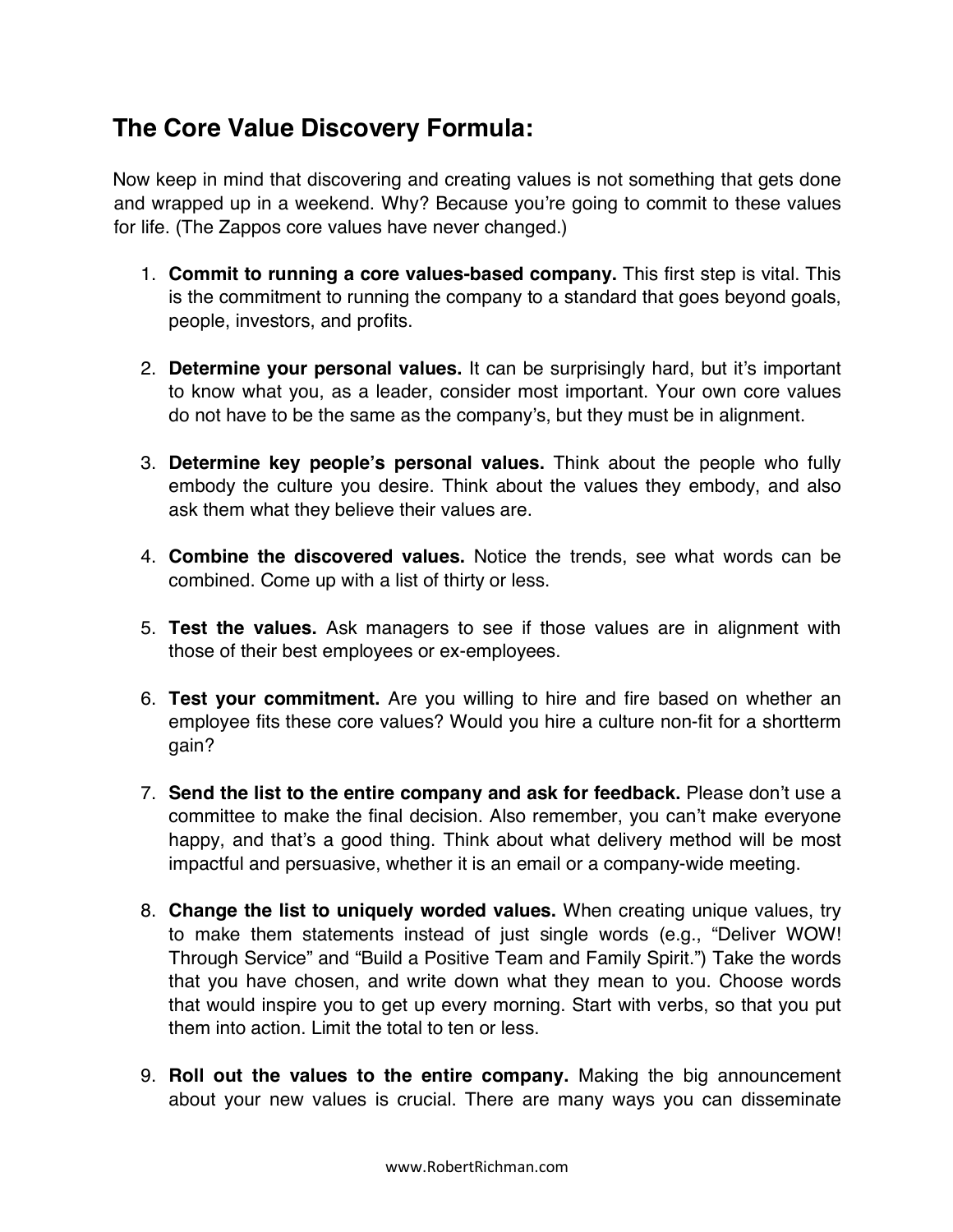information, whether it is through emails, individual team meetings, or a company quarterly meeting. The point is that you should be showing a public commitment, and not just once but often, on an ongoing basis.

10.**Integrate the core values into everything you do.** Take a look at your processes, one by one, to see how you can integrate your core values. Crowdsource this step of the process so that each department comes up with ideas. Don't overwhelm your teams by doing it all at once – start small if needed.

Keep in mind:

The "**Why?**" is your mission. The "**What?**" is your vision. The "**How?**" are your values.

## **Aligning core values:**

- $\checkmark$  Share them. This can be done by consistently talking about your core values and getting them into every touch point with your employees and customers.
- $\checkmark$  **Create a feedback mechanism.** Open up channels for people to ask questions and provide ideas.
- $\checkmark$  Teach them. The fastest way to learn is to teach someone else to understand or do something.
- $\checkmark$  Empower departments and subcultures. Understand that teams and departments each have different styles, so you can let them operate in their own preferred way.
- $\checkmark$  Evaluate them. How can values be the criteria by which you evaluate the success of your people?
- $\checkmark$  When in doubt, start a conversation. This is best done in a triad as it helps build the relationship between two other people. Let the value itself become the trigger here. That way, it will not be about personal dislikes or politics, but about the values to which all are committed.